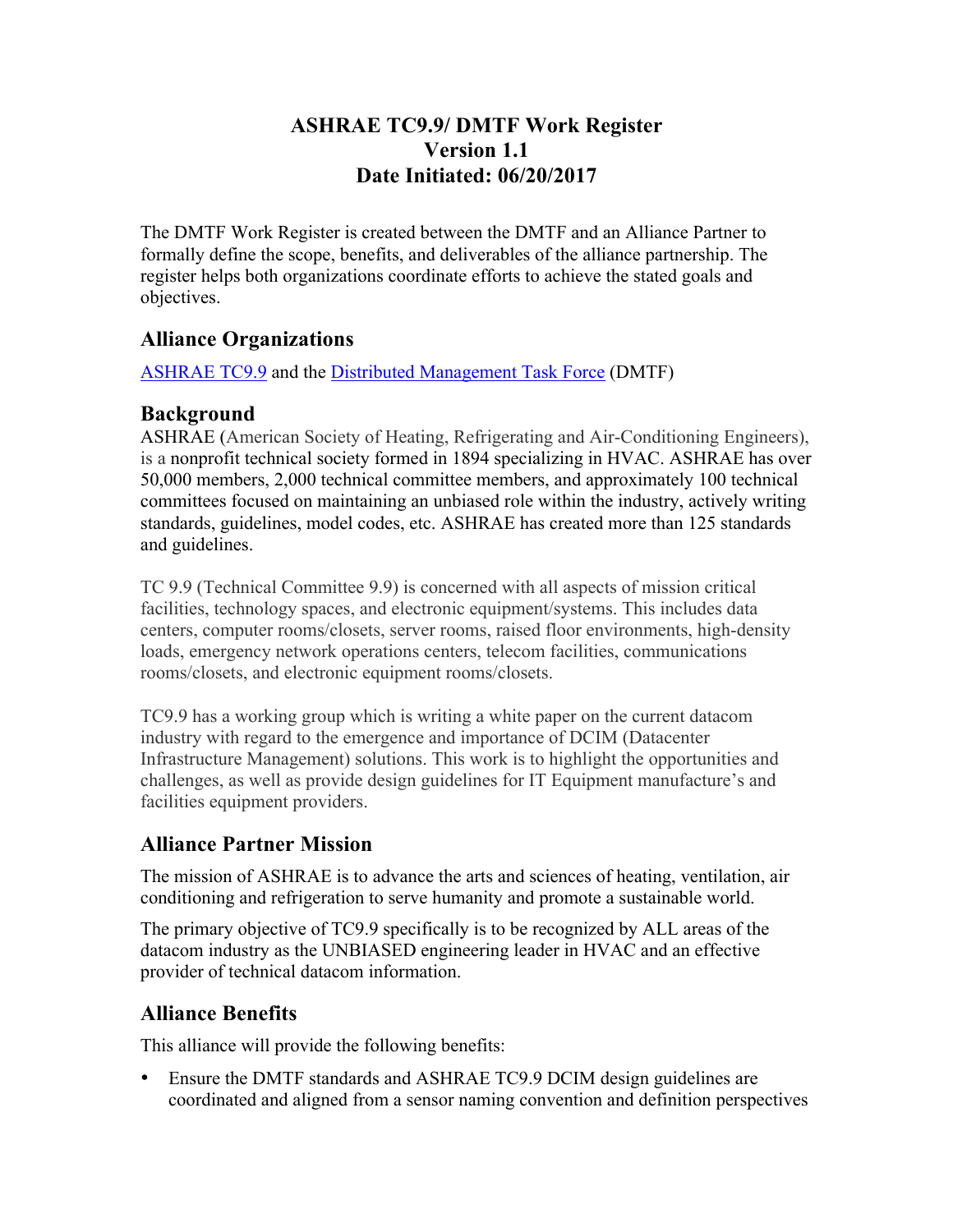# **Activities**

The following activities may occur during the duration of this work register.

ASHRAE TC9.9 may

- Review and provide feedback on the following DMTF material (including whitepapers, work-in-progress, and standard documents). The feedback and comments will be provided via the portal.
	- IT Equipment data model and sensor definitions and naming convention artifacts
- Acknowledge relevant DMTF alignment and coordination in the previously mentioned ASHRAE DCIM whitepaper to be published 2H' 2017.

The DMTF may:

• Review the proposed naming conventions of over 30 IT Equipment sensors and relevant thresholds. These IT equipment sensors will consist of system, power and cooling data types.

## **Limitations**

It is the intention to drive alignment between DMTF standards and ASHRAE DCIM compliance design objectives. As such, it is not ASHRAE's intention to produce delegated standards that conflict or diverge from existing or proposed DMTF standards where possible.

### **Milestones / Dates**

This section is to list specific milestones that will be accomplished by the alliance partnership.

| <b>Milestone/Deliverables</b>                                                                                                                              | <b>Timeframe</b> |
|------------------------------------------------------------------------------------------------------------------------------------------------------------|------------------|
| Approval of Work Register v1.1                                                                                                                             | June 2017        |
| Submit ASHRAE DCIM Sensor Documentation to DMTF 'Work in<br>Progress' Open Community for comment and discussion                                            | <b>July 2017</b> |
| Establish DMTF working group to coordinate with ASHRAE<br>working group to align/adopt sensor naming conventions and<br>definitions between the two bodies | August<br>2017   |

### **Access**

The DMTF will make the following specifications/artifacts available to ASHRAE TC9.9. Access will be on the DMTF public website as 'Standard' or 'Work in Progress':

• Redfish Specification, schema and mockups